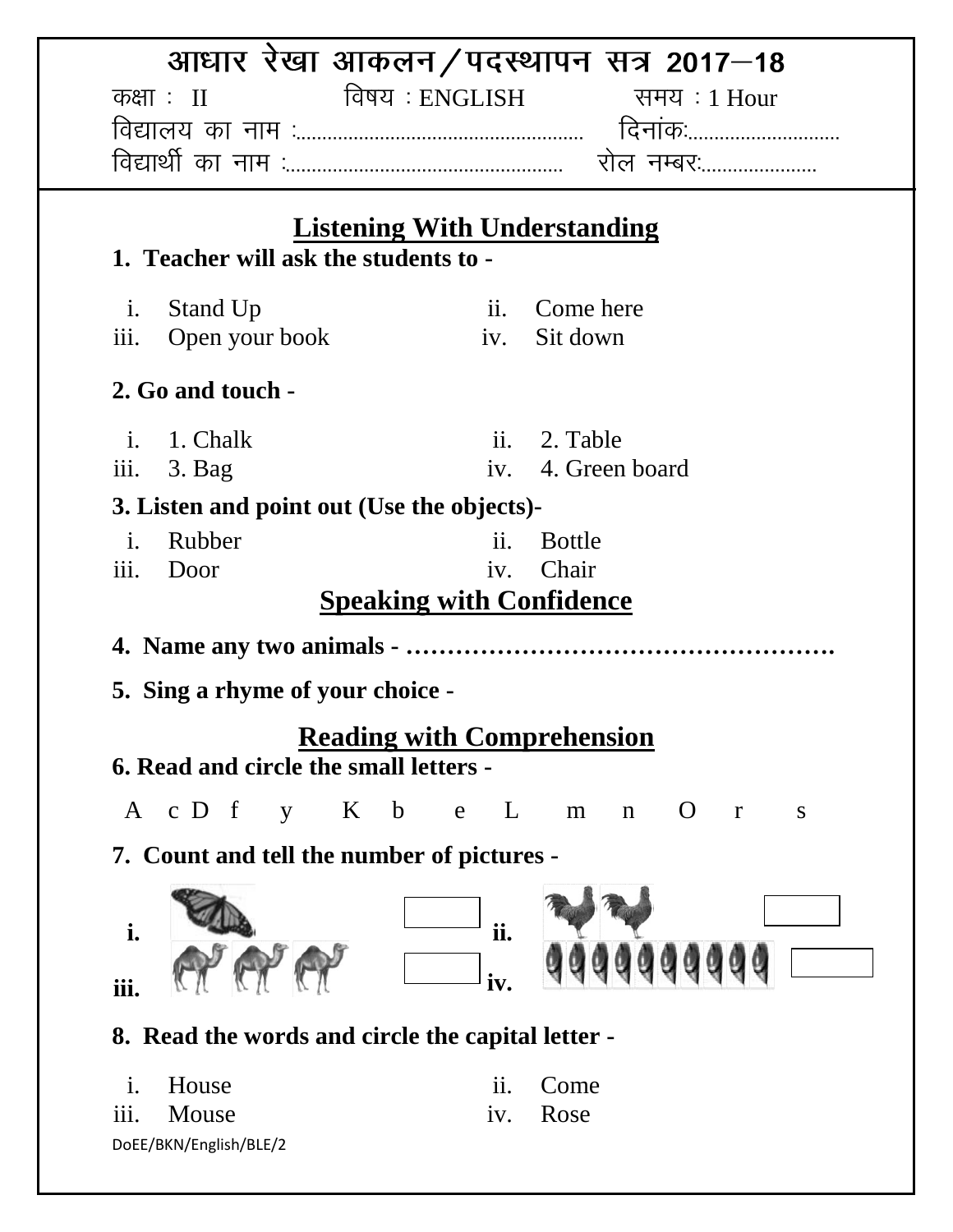| 9. Read rhyming words and circle the odd one- |                                             |     |      |  |
|-----------------------------------------------|---------------------------------------------|-----|------|--|
| Cow                                           | <b>Wow</b><br>10. Match picture with word - | How | Know |  |
|                                               |                                             |     | Flag |  |
|                                               | 编                                           |     | Hat  |  |
|                                               |                                             |     | Jug  |  |
|                                               |                                             |     | Girl |  |

# **11. Match the same words -**

| <b>APPLE</b>             | pencil |
|--------------------------|--------|
| <b>HORSE</b>             | blue   |
| <b>PINK</b>              | horse  |
| <b>BLUE</b>              | apple  |
| <b>PENCIL</b>            | pink   |
| 12. Complete the rhyme - |        |

Early to bed,

And early to \_\_\_\_\_,

Makes a \_\_\_\_\_,

Healthy, wealthy and \_\_\_\_\_.

## **WRITING**

### **13. What comes before -**

|                        |  | $\cdots$ |  |
|------------------------|--|----------|--|
| DoEE/BKN/English/BLE/2 |  |          |  |

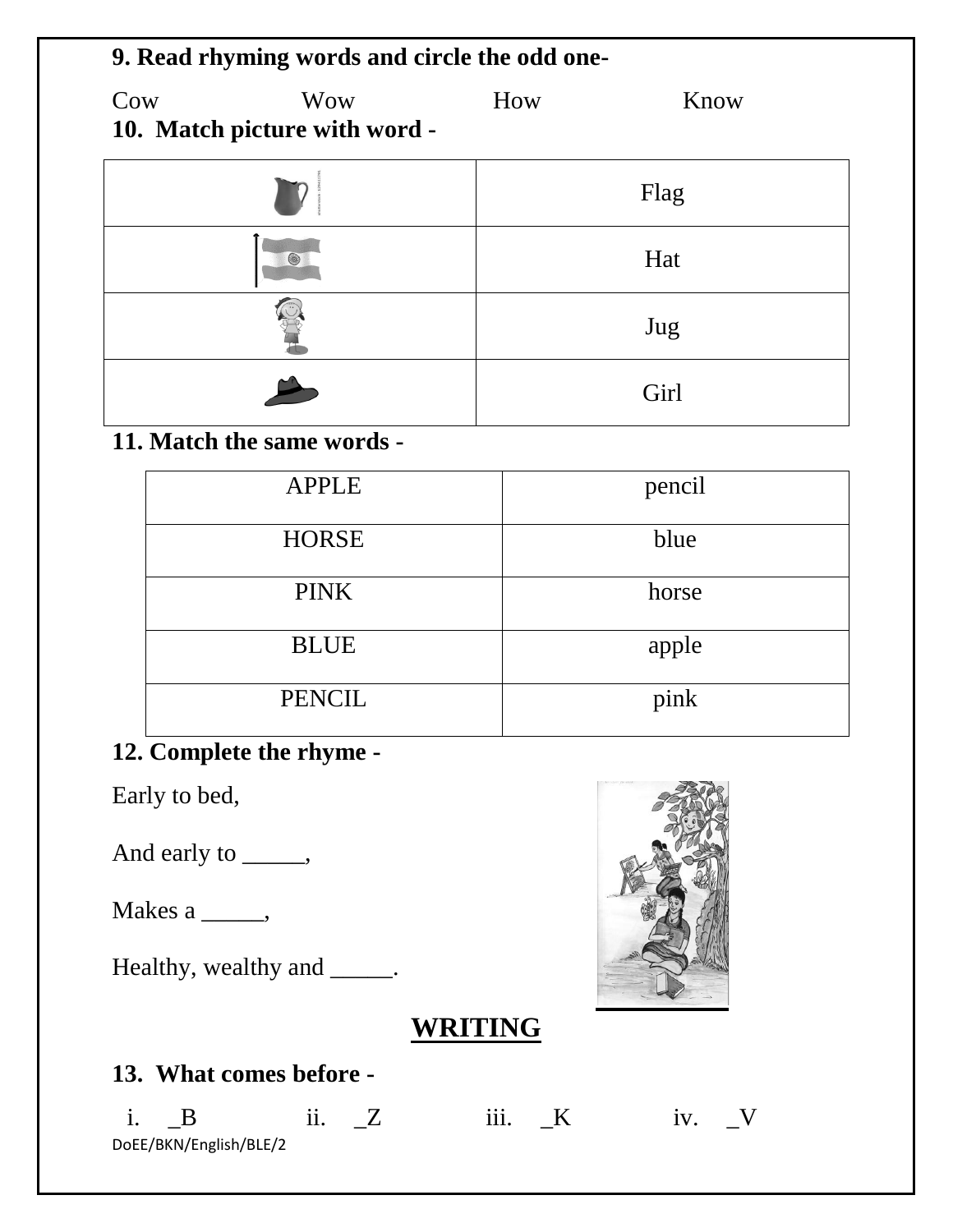**14. What comes after**  i. W<sub>\_</sub> ii. T\_ iii. R\_ iv. C\_ **15. What comes between -**

i. L\_ N ii. P\_R iii. F\_H iv. D\_F **16. See the photo and complete the spelling -**

| _eacock       |
|---------------|
| at            |
| arrot         |
| $_{\rm -00n}$ |

- **17. Underline the letters that have come twice** 
	- **i.** SCOOTER **ii.** FEET **iii.** BOOK
- **18. Choose the correct letter from the given box with the help of the pictures -**

| $K_{t}$ | (i/e)       |
|---------|-------------|
| D_nkey  | $($ o/e $)$ |
| $B_s$   | (u/o)       |
| $App_e$ | (1/m)       |

#### **19. Join the two words to make one word -**

| $Home + work$         |  |
|-----------------------|--|
| $\vert$ Note + book   |  |
| $\vert$ Tooth + brush |  |
| $\vert$ Tube + light  |  |